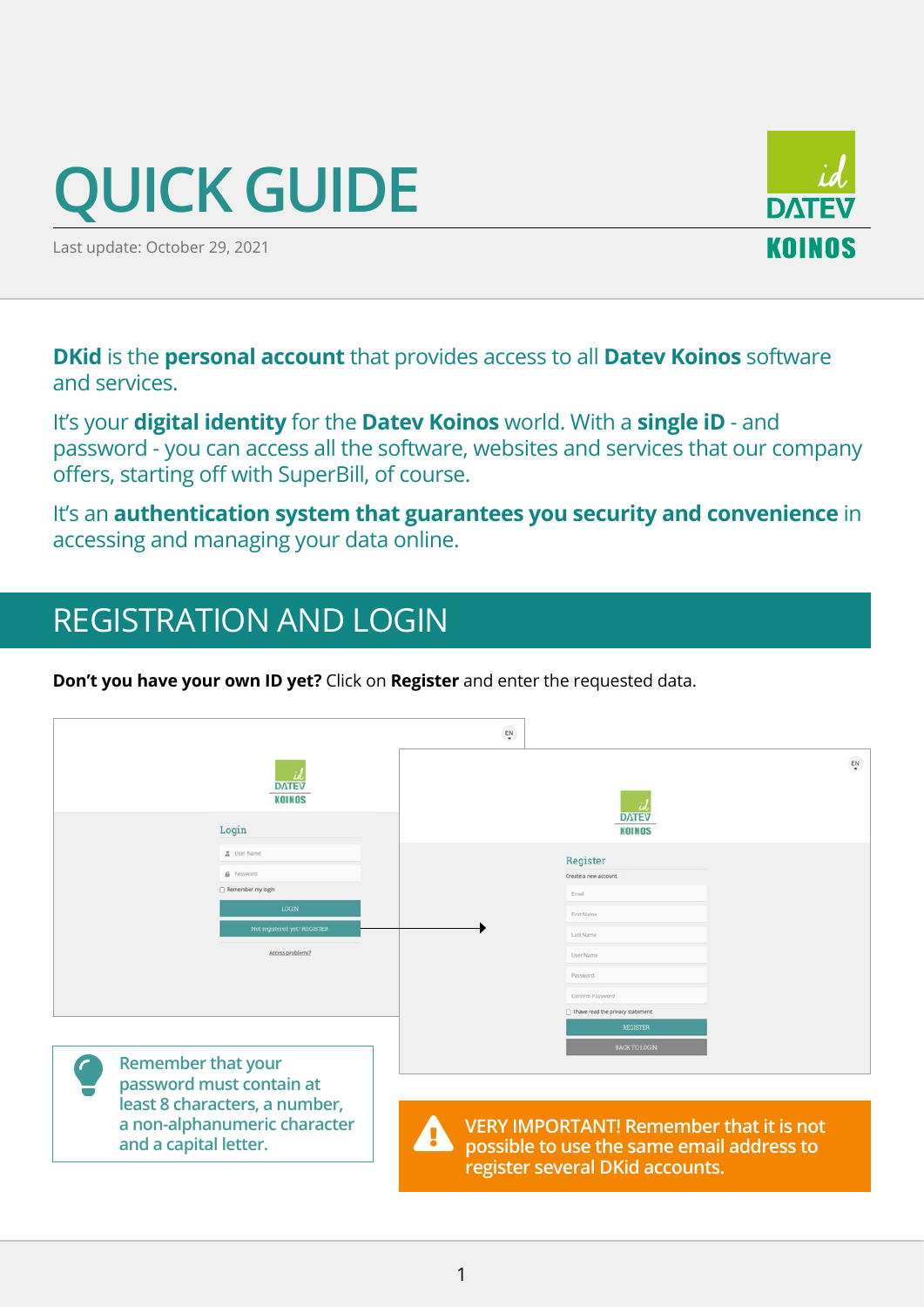You will receive, in your inbox, the email with the code to activate your account, upon confirmation. Follow the instructions and you will be immediately ready to access the desired service.

| <b>DATEV</b><br><b>KOINOS</b>                                                                                                                                                                                                                                                                                                                                                                      | EN<br><b>DATEV</b><br><b>KOINOS</b>                                                                                                                                                                                               |
|----------------------------------------------------------------------------------------------------------------------------------------------------------------------------------------------------------------------------------------------------------------------------------------------------------------------------------------------------------------------------------------------------|-----------------------------------------------------------------------------------------------------------------------------------------------------------------------------------------------------------------------------------|
| Confirm logging<br>Hello Mario Rossi.<br>please use the code below to confirm your email and complete the DKid sotto<br>account activation.<br>202275                                                                                                                                                                                                                                              | Verification code<br>We sent a verification code to<br>mario.rossi@miamail.com<br>The code has short term, enter it as soon as possible.<br>Didn't get your email?<br>Check your SPAM folder or <u>click to send a new code</u> . |
| Service login<br>To access your DKid account and Datev Koinos services, please enter your<br>email and the password set during the logging.<br>Forgot password?<br>You can visit the page Forgot password present in the Login page. You can<br>modify your password at any time and control or modify your profile information<br>and your sign-in preferences from DKid portal.<br>Kind regards, | Wrong email address?<br>Change your email address.<br>Copyright © 2021 Datev Koinos Srl - Informativa sulla privacy - Informativa sui cookie                                                                                      |
| Datey Koinos Team<br>C 2021 DATEV KOINOS Srl                                                                                                                                                                                                                                                                                                                                                       | If you do not receive your code, you can request                                                                                                                                                                                  |
| The code you will receive<br>will be valid for a limited<br>time, so if you do not<br>receive it, please check<br>your spam folder.                                                                                                                                                                                                                                                                | a new one by clicking on the link "Send new<br>code". You can change the address by clicking on<br>"Change your email address".                                                                                                   |

#### **Do you have your own ID already?**

Enter your username and password and log in to your working area.

**Remember that it is not possible to access software, sites or services with DKid belonging to different users at the same time and from the same browser.**

#### **Login troubles?**

Click on the link to retrieve your username or reset your password. In both cases, an email will be sent to the address specified in the profile, with the necessary instructions to restore access.

|                                                               | $\frac{\mathsf{EN}}{\mathsf{v}}$             |
|---------------------------------------------------------------|----------------------------------------------|
| <b>DATEV</b><br>KOINOS                                        | $\frac{\mathsf{EN}}{\mathsf{v}}$             |
| Login                                                         | <b>DATEV</b><br><b>KOINOS</b>                |
| Diser Name<br><b>A</b> Password<br>Remember my login<br>LOGIN | $\rm Login$ problems<br>If orgot my password |
|                                                               | O I forgot my username<br>Enter your email.  |
| Not registered yet? REGISTER                                  | <b>SUBMIT</b>                                |
| Access problems?                                              | CANCEL                                       |
|                                                               |                                              |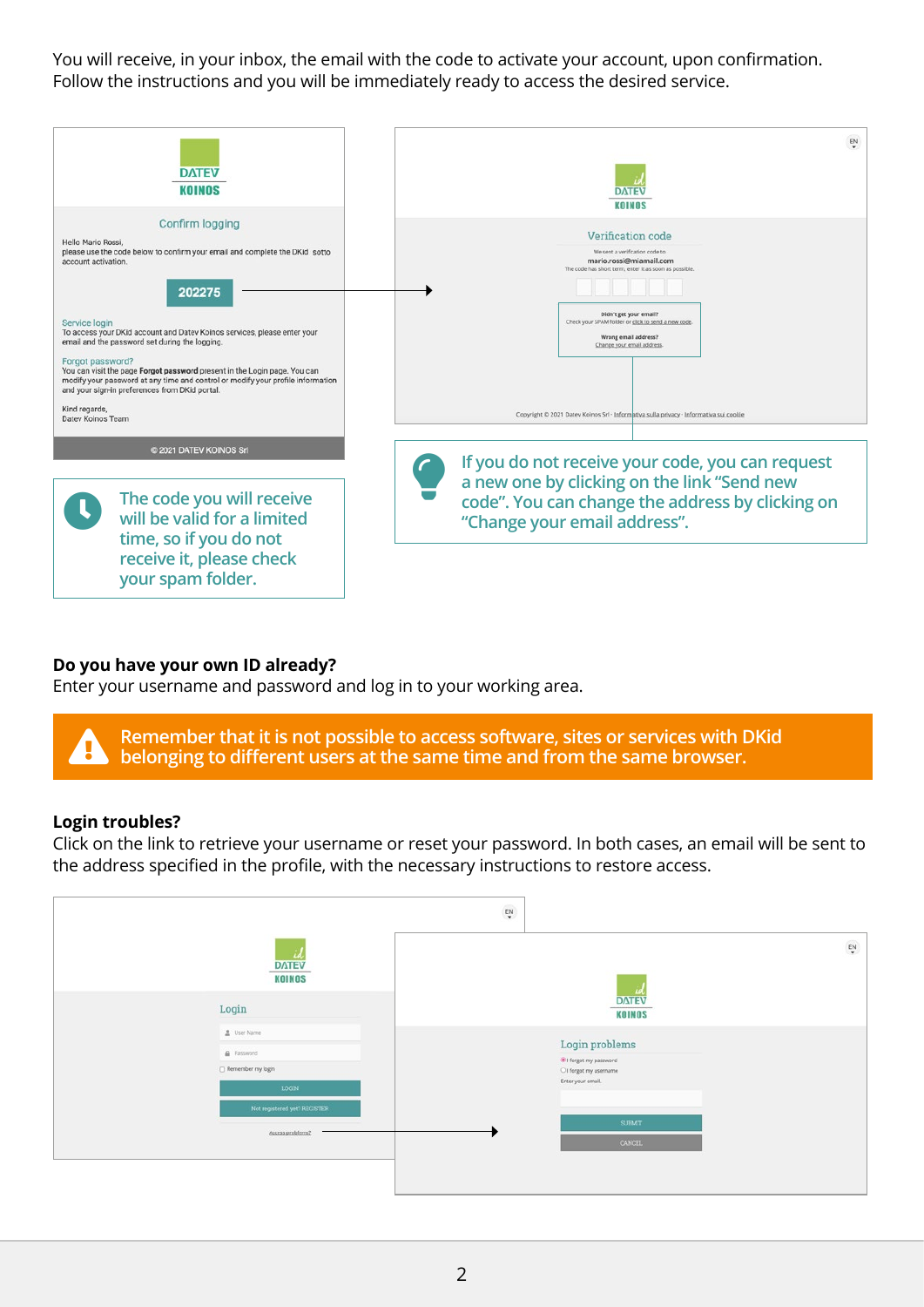## PROFILE

If you want to personalise your profile by adding a photo or changing your personal details, click on **My Profile**. Update your profile and confirm the operation using the **Save** button.



### CHANGE PASSWORD

You can change your password any time, if you need, by clicking on **Change password**. Enter your old and new password and confirm the change by clicking on **Update Password**. You will be able to use your new password the next time you log in.